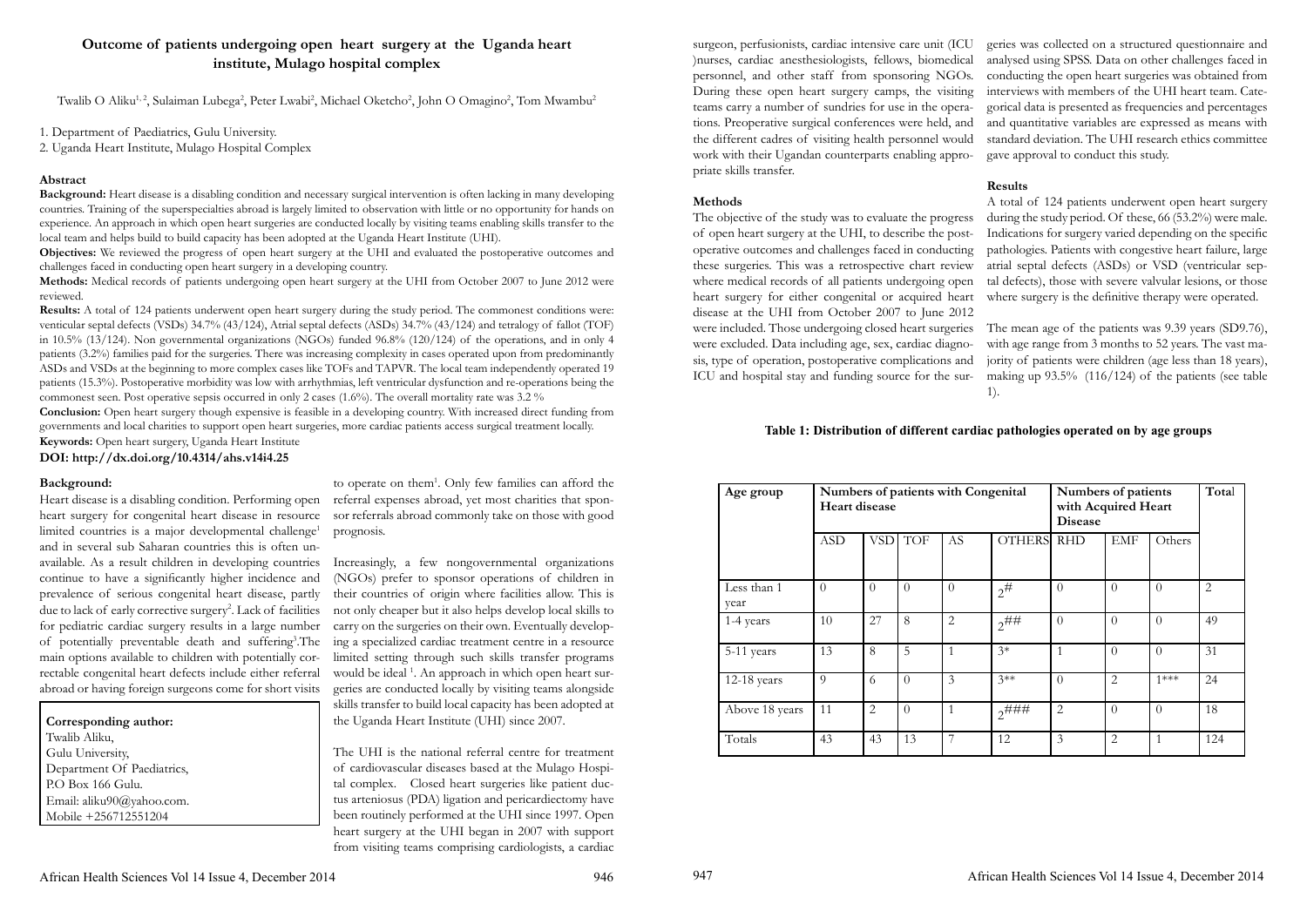The oldest patient with a VSD operated was a 34 year and severe left pulmonary artery (LPA) stenosis who old male with large perimembranous VSD partly occluded by the tricuspid valve presenting with heart failure. A 12 year old girl with RHD having severe aortic year old with partial AV canal defect \*\*\* and A 19 year regurgitation underwent a Ross procedure.

# Only surgeries in infancy included Re-implantation Only 2 children were operated before their first birthof an anomalous right pulmonary artery (RPA) arising from the ascending aorta back to the main pulmonary artery (MPA) and severe pulmonary hypertension and a 9 month old who underwent bidirectional Glenn for tricuspid atresia.##; These included an 18 month old girl with a large aortopulmonary window with failure to thrive and congestive heart failure, and a 2 year old girl with supracardiac Total anomalous pulmonary venous connection.###; A 20 year old with partial atrio venticular (AV) Canal defect \*included a 5 year old who underwent a bidirectional Glenn for Tricuspid atresia, a 10 year old with Noonan's syndrome who underwent surgical valvuloplasty for severe pulmonary stenosis with dysplastic valves, and a 5 year old with Large PDA in 34.7% (43/124) and TOF in 10.5% (13/124), see fig-

underwent LPA plasty and PDA ligation,\*\* A 17 year old with dysplastic pulmonary valves and two patients old with an atrial myxoma.

day ( a 3 month old patient with anomalous right pulmonary artery arising from the aorta who underwent and a 9 month old with tricuspid atresia who underwent a bidirectional Glenn procedure) , with the age group 1-4 years making the majority followed by those aged 5-11 years (see table 1). Most patients with VSDs were operated between 1-4 years of age; all Tetralogy of Fallot patients were between 1-11 years and with all patients with ASDs nearly equally distributed in the other age groups after infancy. Congenital heart disease surgeries made up 96% (119/124) of the procedures. The commonest conditions were ventricular septal defects (VSD) in 34.7% (44/124), atrial septal defects (ASDs) ure 1.

**Figure 1: Types of congenital heart defects operated at the Uganda Heart institute. Other operations included Valve replacement surgery in 3 patients with RHD, Bidirectional Glenn for tricuspid atresia in two children, TAPVR repair, Aortopulmonary window repair, Pulmonary valve stenosis, Atrioventricular canal defects. Patients with aortic stenosis were those with subaortic membrane resection only.**



Acquired heart diseases operated included 3 patients perimembranous VSDs (4/19) and severe valvular pulwith rheumatic heart disease, 2 patients with endomyocardial fibrosis (EMF) and an adolescent with atrial myxoma. The youngest patient with acquired heart disease was a 12 year old with rheumatic severe aortic regurgitation who underwent a Ross procedure. There was increasing complexity in cases operated from predominantly ASDs and VSDs at the beginning to more ant pediatric cardiologists and two cardiac anesthesiolocomplex cases like TOFs and Total anomalous pulmonary venous drainage from 2010. Foreign charities funded  $82.3\%$  (102/124) of the operations, and only 4 patients (3.2%) paid for their surgeries. A local NGO funded the rest. monary stenosis. The challenges faced by the UHI occurred mainly in areas of staffing and procurement. The UHI at the time of the study had three resident consultant cardiothoracic surgeons with two in training abroad, two consultgists. There was no cardiac intensivist. Staffing levels across all levels of health professionals is still low. Procurement of surgical supplies and sundries was a major challenge that hindered the number of cases performed locally. The mechanical ventilators at the UHI can only be used in older children weighing more than 10kg.

The local team independently operated 19 patients (15.3%). The local team started independently operating ASDs in 2009 and then moved on to the VSDs. The vast majority of patients independently operated by the local team were secundum ASDs (13/19), followed by Postoperative morbidity was low with arrhythmias in 13(10.6%) patients being the commonest complication, followed by left ventricular dysfunction and re-interventions occurring in 6 (4.8%) patients each (see table 2).

Note \*These excluded sinus tachycardia. Arrhythmias seen included atrial fibrillation, Junctional tachycardia,complete AV block. One patient went on to have a permanent pacemaker inserted. 3 patients needed a temporary pacemaker; two had amiodarone to control their arrhythmias. Most patients with pericardial effusions had small effusions except a patient with EMF who had a moderate pericardial effusion that was drained. valvular pulmonary stenosis, a 17 year old with EMF, a three year old patient with Large VSD and Large PDA, and a 15 year old with subaortic stenosis ), retrosternal abscess evacuation in a 12 year old girl with subpumonic VSD and a 4 year old with malaligned VSD with complete heart block who underwent permanent pacemaker (VVI) implantation. Post operative sepsis (defined as wound sepsis or in-

Re-inteverntions included re-exploration due to excessive hemorrhage from chest drains in 4 patients (a ten year old patient having Noonan's syndrome with severe trathoracic abscess or pyrexia persisting for more than 48 hours postoperatively with leukocytosis or pyrexia with continuation of antibiotics after chest tube drain removal) occurred in only 2 cases (1.6%). These includ-

African Health Sciences Vol 14 Issue 4, December 2014 948 949 African Health Sciences Vol 14 Issue 4, December 2014

| Post operative complications                  | Number /124 (%) |  |  |  |  |
|-----------------------------------------------|-----------------|--|--|--|--|
| Need for re-intervention                      | 6(4.9)          |  |  |  |  |
| Postoperative arrhythmias*                    | 13(10.6)        |  |  |  |  |
| Left Ventricular Dysfunction                  | 6(4.9)          |  |  |  |  |
| Pericardial Effusion                          | 6(4.9)          |  |  |  |  |
| Postoperative Bleeding                        | 4(3.3)          |  |  |  |  |
| Sildernafil use for pulmonary<br>hypertension | 3(2.4)          |  |  |  |  |
| 30- Day mortality                             | 4(3.3)          |  |  |  |  |

## **Table 2 Showing postoperative complications.**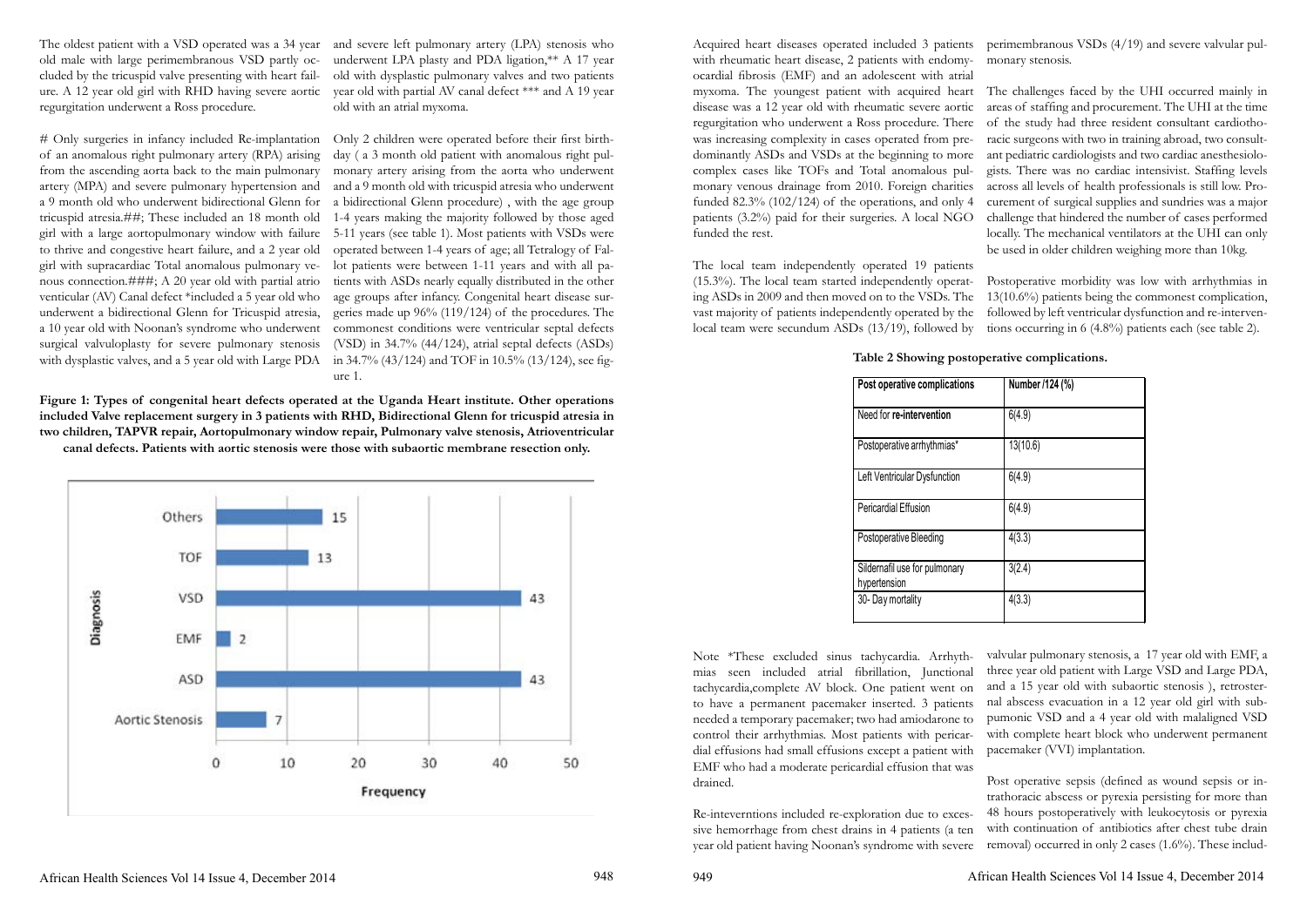ed the patient with retrosternal abscess and an 8 year The overall mortality was 3.2 % (4/124). The earliest old with perimembranous VSD who had sternotomy site sepsis.

post operative death was six hours after the initial surgery, with the latest being 40 days after the surgery (see figure 2).

**Figure 2: Kaplan – Meier survival analysis showing the time to death among study patients.**



**Survival Function** 

Those who died included two adolescent patients with EMF having multiorgan failure, a 2 year old child with a VSD and a large PDA, and a 15 year old patient with a large Inlet VSD with severe pulmonary hypertension who developed severe left ventricular dysfunction.

All were operated with the help of visiting teams. Three of the four who died were above 14 years. All of those who died had at least one post operative complication. One of the EMF patients was a 17 year old girl with biventricular EMF having severe tricuspid regurgitation and uncontrolled right heart failure who underwent excision of fibrotic RV endocardium , with tricuspid annuloplasty and bidirectional Glenn procedure. She developed low cardiac output with hypotension immediately after surgery that required inotropic support. Eight hours after surgery she had excessive chest tube bleeding that required re-exploration where bleeders were identified and ligated. She received fresh frozen

plasma and vitamin K. She remained ventilator dependent from initial surgery. Three days later she developed hepatic dysfunction with elevation of liver enzymes, worsening jaundice and had continued hypotension with pressor support, with atrial flutter and became unconscious. On the fifth post operative day she developed renal dysfunction, and died on the 5th post operative day from multiorgan failure.

from ventricular tachycardia. **Discussion** The experience at the Uganda heart institute shows that open heart surgery is feasible in the setting of a developing country. Most of our patients are operated beyond the age of one year. Currently our pediatric open heart surgery service is severely constrained in meeting the needs of neonates and infants. This situation is common in sub-Saharan countries<sup>4</sup>. In a study of 51 patients undergoing open heart surgery at Lagos State University Teaching hospital, the mean age was  $29\pm15.6$ years<sup>5</sup>. Increasing patient volumes in cardiac surgery is essential in boosting confidence of operating teams and refining critical skills that would enhance the development of centers for cardiac surgery and help to improve outcomes<sup>8</sup>. Access to needed cardiac surgery can be increased if locally based private foundations directly contribute to costs of open heart surgery program7 together with greater direct government funding. This would help minimize the increased morbidity and mortality associated with older age at operation as was seen in this study. Another possible source for direct funding cardiac surgery programs directly engaging locally based corporate entities and civil society in charity funding<sup>9</sup>.

The other EMF patient was a 15 year old boy with Right Ventricular EMF having severe Tricuspid regurgitation. He underwent resection of fibrotic RV endocardium, tricuspid annuloplasty and bidirectional Glenn. He required inotropic support for three days after surgery, and was weaned off the ventilator in 3 days. He spent 5 days in the ICU and was transferred to the main ward. A week later he developed marked respiratory distress, with large bilateral pleural effusions and moderate pericardial effusion that was drained. He was readmitted to

the ICU and required mechanical respiratory. He subse-TB and malaria ravage resource limited countries. This quently developed hepatic dysfunction, recurrent pleural effusions, coma, remained on pressor support to maintain cardiac output and developed renal dysfunction. He died on day postoperative day 42 from multiple organ failure. The two year old with a large perimembranous VSD and large PDA underwent VSD closure and PDA ligation due to poor weight gain and congestive heart failure despite optimal medical therapy. Two hours postoperative the patient developed increased bleeding from chest drainage and bleeding from the sternotomy wounds that necessitated re-operation. It was found that accidentally the descending aorta was ligated instead of the large PDA that was of identical makes congenital or acquired cardiovascular diseases less of a priority in government resource allocation<sup>7</sup>. As such direct government spending towards corrective heart surgery is often lacking or severely limited. To compound the problem further, the prohibitive cost of open heart surgery is virtually out of reach of the vast majority of families in developing countries who have children with heart disease. This was clearly demonstrated in the present study where only 4 patients were able to afford surgery out of pocket. As a result, many patients with surgically correctable heart disease are left with no option but to continue medial therapy and suffer recurrent complications needing outpatient care and hospital admissions. This is the main reason for the low number of patients operated independently by the local team.

size. End to end anastomosis of the descending aorta was done. The child died from acute kidney failure 6 hours from initial operation. The 15 year old with a large inlet VSD with cleft mitral valve (with moderate regurgitation) had surgery due to severe pulmonary hypertension that was deemed reversible clinically. Postoperatively he developed moderate LV systolic dysfunction that improved on inotropic support for 48 hours, and was given sildernafil for severe pulmonary hypertension. He spent 5 days in the ICU and was subsequently discharged from hospital after two weeks. Four weeks after initial surgery he was readmitted with symptoms of worsening congestive heart failure. His repeat echo showed severe left ventricular dysfunction and he died This trend of events in the long term amount to higher costs compared to the cost of a single staged corrective surgical repair<sup>4</sup>. The open heart surgery operations in many developing countries still rely considerably on funding from foreign organizations, as seen in this study and elsewhere<sup>5</sup>. The scarcity of a in-country funding sources, unavailability of some specialized sundries within developing countries along with staffing constraints still limit the number of patients in need of open heart surgery that could be operated locally by the resident open heart surgery teams.

With appropriate care, up to 85% of children diagnosed with congenital heart disease can reach adulthood<sup>6</sup>. A great obstacle to the provision of appropriate pediatric cardiac services remains a lack of appropriately trained medical personnel<sup>4</sup> and funding for the surgeries. Major public health issues such as the HIV/AIDS pandemic, coupled with a myriad of tropical diseases like The mortality rates of 3.3% observed here in the present study are comparable to those seen elsewhere with cardiac centres and other database that are reported to range from 1.8-6.1%<sup>10-13</sup>. Edwin et al reported mortality rates of 3% among patients with congenital heart disease undergoing open heart surgery, with a reduction in

African Health Sciences Vol 14 Issue 4, December 2014 950 951 African Health Sciences Vol 14 Issue 4, December 2014